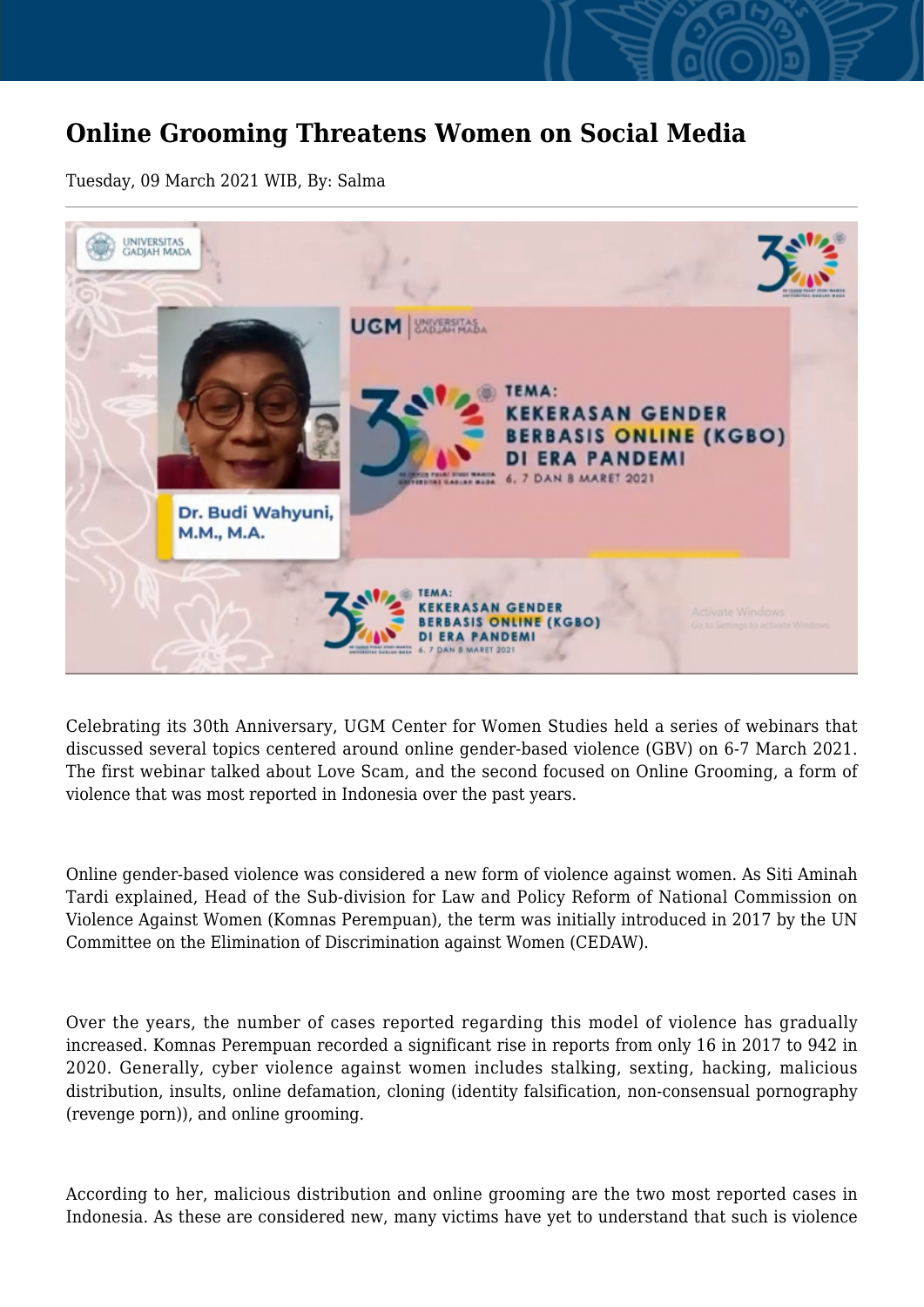

Dr. Budi Wahyuni, a Former Deputy Chairperson of Komnas Perempuan for the 2015-2019 period, explained that online grooming aimed to convince a victim to immediately send photos or videos of sexual attributes to the perpetrator(s) through personal messages on social media. These people could be someone within the victim's circle or strangers. They could masquerade as someone the victim knew by cloning an account/profile picture. Or, those were strangers who were trying to get close to the victim.

"They manipulate victims through emotional bonds. Initially, it started from just greeting each other, then continued with exchanging personal information. The victim is flattered by the attention and intensity of the perpetrator. It makes the victim fantasize and be dependent on the perpetrator," she explained.

After succeeding in manipulating the victim, the perpetrator would start a conversation revolving around sexuality. The perpetrator would use sentences that somehow challenge and trigger the victim to fulfill the request and feel insecure.

According to Budi, online grooming can occur for several reasons. First, there is a lack of information about sexuality and reproductive health. Next, there is a tendency of the victims to believe in the myths about these things. The unequal gender construction makes women sexual objects. Power relations also make it difficult for women to get out of their problems. As the victims of revictimization, women are constructed as the ones at fault, forced to believe that everything happens because of their inability to protect themselves. These result in women losing their courage to report violence, especially if asked about evidence.

Budi emphasized that violence could happen to any woman. Sexuality includes being socially free from stigma. Thus, correct education about sexuality and reproductive organs is necessary.

"Sex and reproductive organs education aim to enlighten and empower, not to scare. Women need autonomy over their bodies which is part of women's human rights or women's sexual and reproductive health rights. Every citizen deserves the right of receiving this kind of education," she concluded.

Author: Hakam